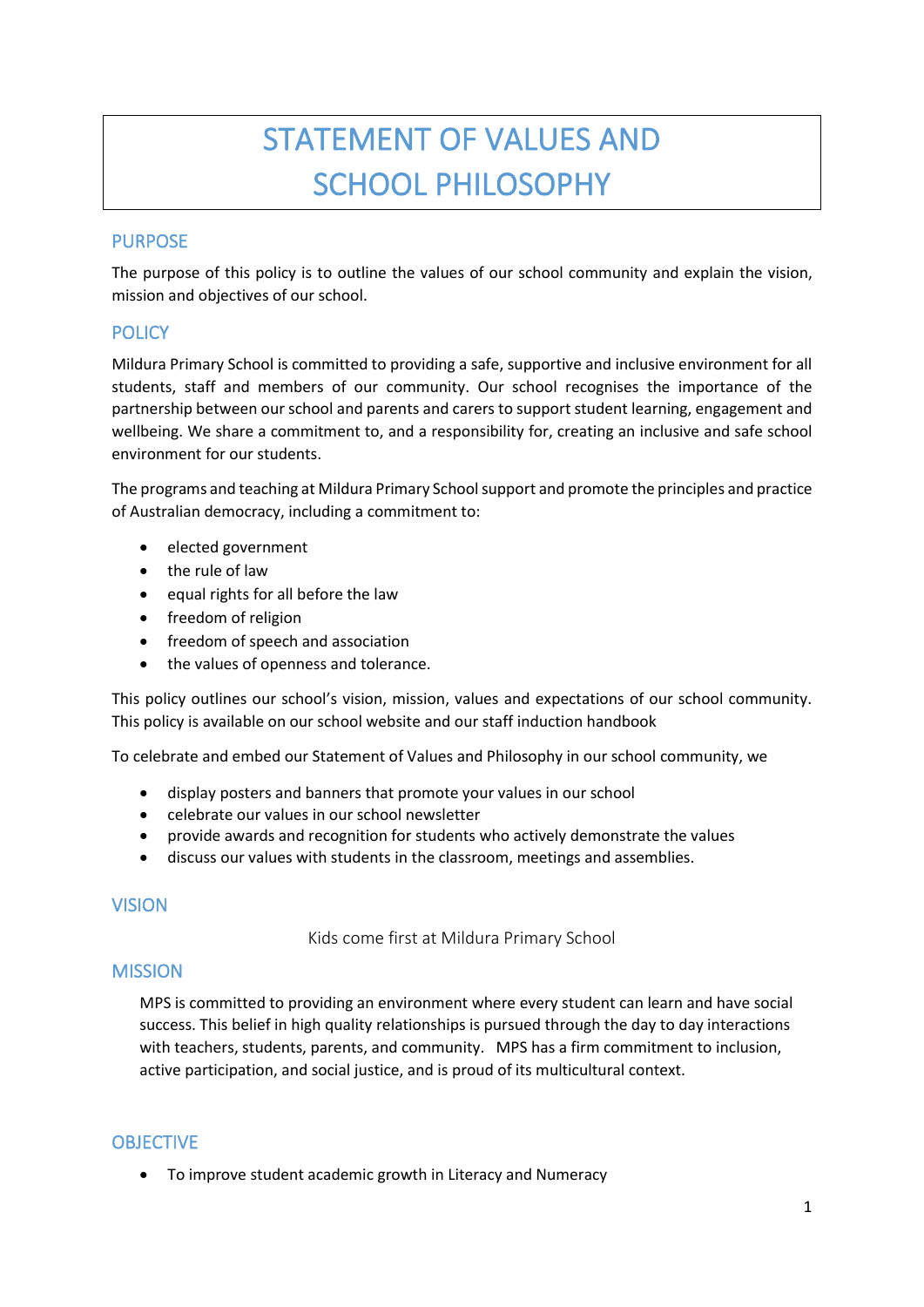- To develop students to their full capacity in a stimulating learning environment which sees them motivated and engaged with learning
- •

Our school's objectives are considered as part of the 4 yearly strategic planning process and reflected in the goals listed in our current School Strategic Plan (SSP). We also develop an Annual Implementation Plan to operationalise the goals and key improvement strategies contained in our SSP.

## **VALUES**

Mildura Primary School's values are:

Kindness – Integrity – Determination – Safety

We show KINDNESS in our actions and words towards all members of our school and wider community.

Our choices show INTEGRITY in what we do and say no matter who is or is not watching.

We are DETERMINED in achieving our goals.

We always ensure **SAFETY** in all our actions towards each other and when we are on our own.

# UNREASONABLE BEHAVIOURS

Schools are not public places, and the Principal has the right to permit or deny entry to school grounds (for more information, see our *Visitors Policy*).

Unreasonable behaviour that is demonstrated by school staff, parents, carers, students or members of our school community will not be tolerated at school, or during school activities.

Unreasonable behaviour includes:

- being violent or threatening violence of any kind, including physically intimidating behaviour such as aggressive hand gestures or invading another person's personal space
- speaking or behaving in a rude, aggressive or threatening way, either in person, via email, social media, or over the telephone
- sending demanding, rude, confronting or threatening letters, emails or text messages
- discriminatory or derogatory comments
- the use of social media or public forums to make inappropriate or threatening remarks about the school, staff or students.

Harassment, bullying, violence, aggression, threatening behaviour and unlawful discrimination are unacceptable and will not be tolerated at our school.

Unreasonable behaviour and/or failure to uphold the principles of this *Statement of Values and School Philosophy* may lead to further investigation and the implementation of appropriate consequences by the Principal.

At the Principal's discretion, unreasonable behaviour may be managed by:

- requesting that the parties attend a mediation or counselling sessions
- implementing specific communication protocols